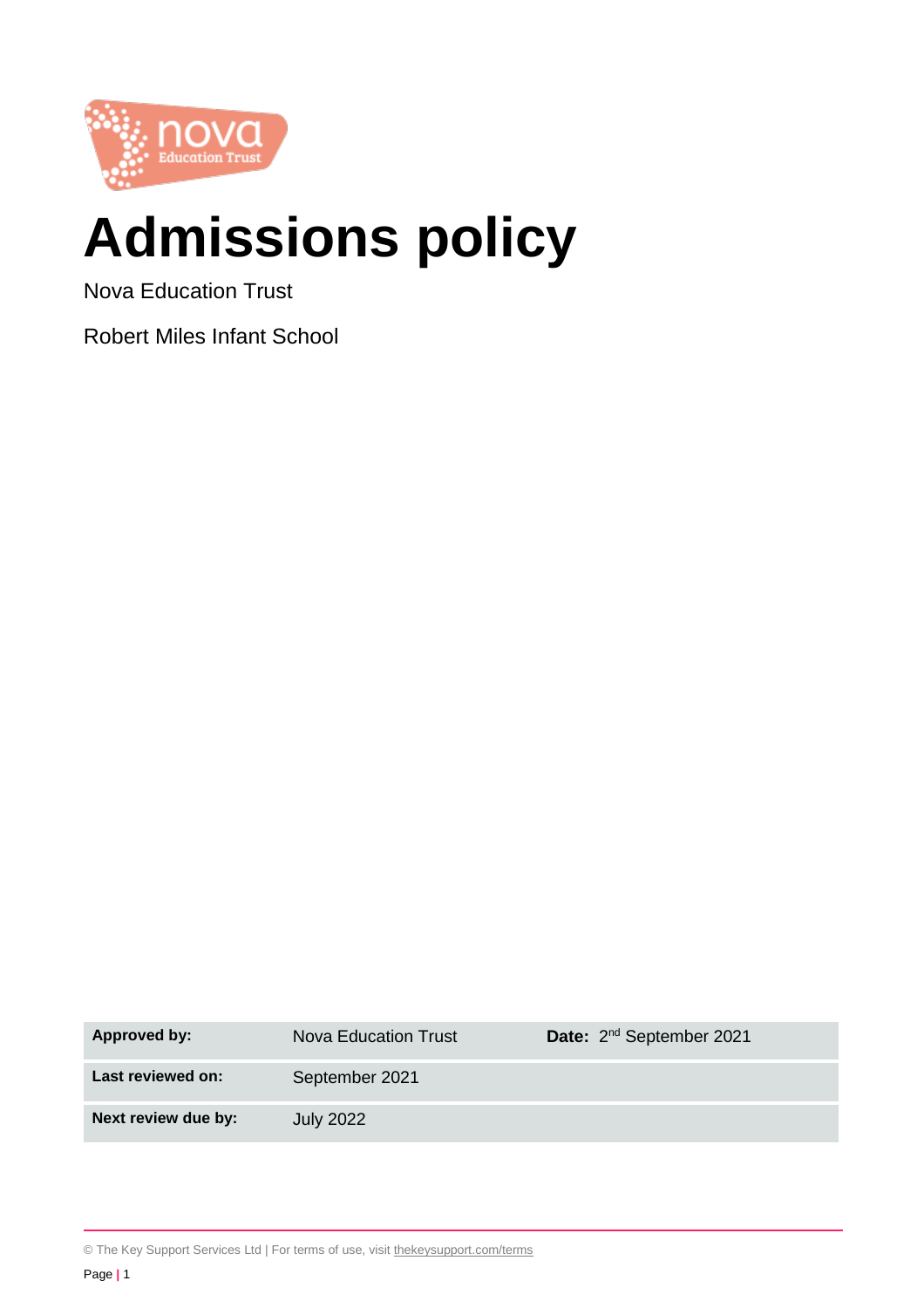# **Contents**

# <span id="page-1-0"></span>**1. Aims**

This policy aims to:

Explain how to apply for a place at a school in Nova Education Trust

This policy sets out the admissions policy of Nova Education Trust

Sections 6 and 7 set out the oversubscription criteria, and approach to in-year admissions, specific to Robert Miles Infant School

Set out the arrangements for allocating places to the pupils who apply

Explain how to appeal against a decision not to offer your child a place

# <span id="page-1-1"></span>**2. Legislation and statutory requirements**

This policy is based on the following statutory guidance from the Department for Education (DfE):

> [School Admissions Code](https://www.gov.uk/government/publications/school-admissions-code--2)

[School Admission Appeals Code](https://www.gov.uk/government/publications/school-admissions-appeals-code)

We are required by our funding agreement to comply with these codes, and with the law relating to admissions as set out in the [School Standards and Framework Act 1998.](http://www.legislation.gov.uk/ukpga/1998/31/contents)

This policy complies with our funding agreement and articles of association.

# <span id="page-1-2"></span>**3. Definitions**

The **normal admissions round** is the period during which parents can apply for state-funded school places at a school's normal point of entry, using the common application form provided by their home local authority.

**Looked after children** are children who, at the time of making an application to a school, are:

 $\geq$  In the care of a local authority, or

Being provided with accommodation by a local authority in exercise of its social services functions

**Previously looked after children** are children who were looked after, but ceased to be so because they:

<sup>©</sup> The Key Support Services Ltd | [thekeysupport.com/terms](https://thekeysupport.com/terms-of-use)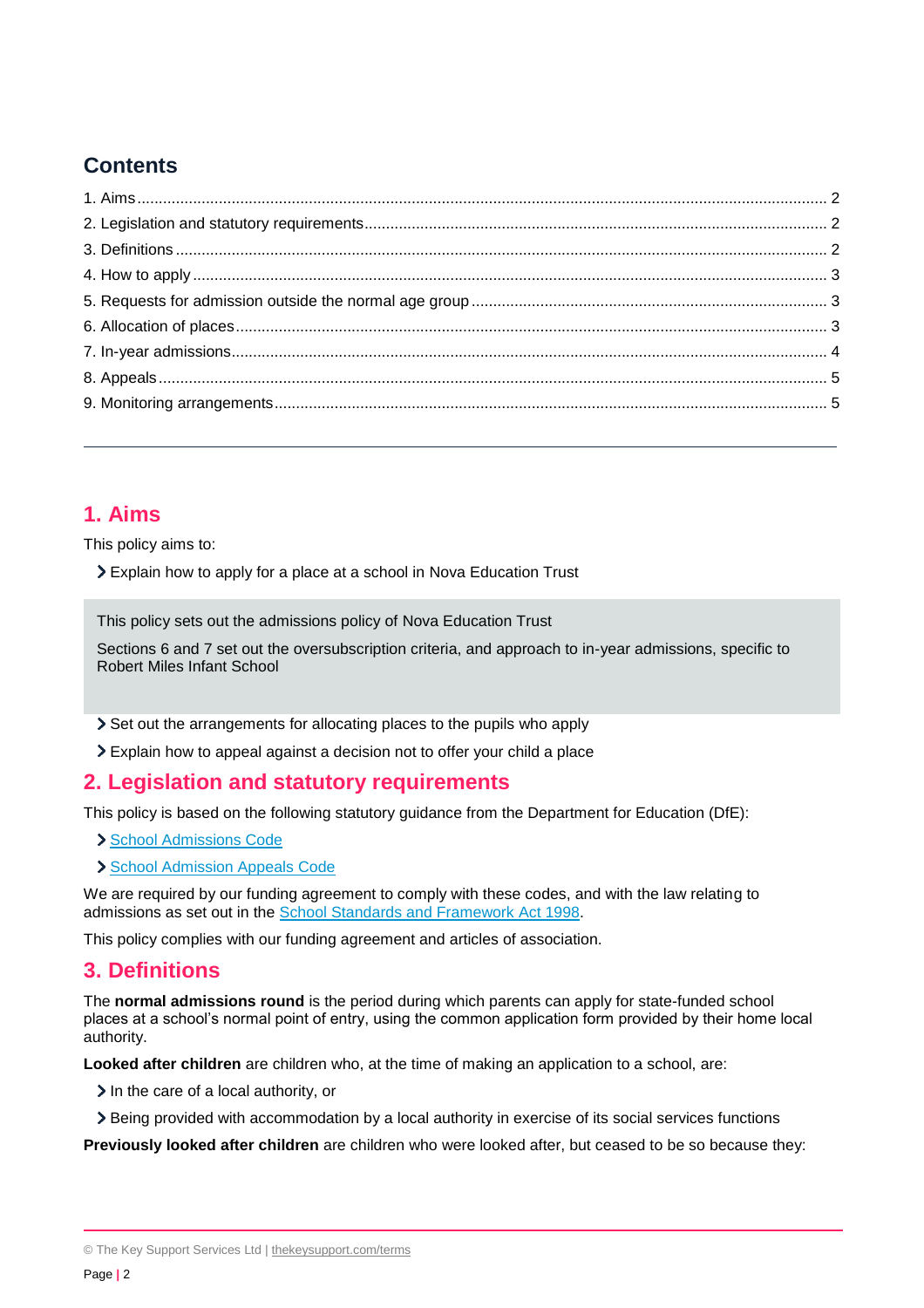- Were adopted under the Adoption Act 1976 or the Adoption and Children Act 2002, or
- Became subject to a child arrangements order, or
- > Became subject to a special guardianship order

A child reaches **compulsory school age** on the prescribed day following their 5th birthday (or on their 5th birthday if it falls on a prescribed day). The prescribed days are 31 December, 31 March and 31 August.

## <span id="page-2-0"></span>**4. How to apply**

For applications in the normal admissions round you should use the application form provided by your home local authority (regardless of which local authority the schools are in). You can use this form to express your preference for a minimum of 3 state-funded schools, in rank order.

You will receive an offer for a school place directly from your local authority.

Please note, pupils already attending one of our nurseries will not transfer automatically into reception in the attached school (or any of our other schools). A separate application must be made for a place in reception.

Please note, pupils attending one of our infant schools will not transfer automatically into one of our junior schools. A separate application must be made for a place.

# <span id="page-2-1"></span>**5. Requests for admission outside the normal age group**

Parents are entitled to request a place for their child outside of their normal age group.

Decisions on requests for admission outside the normal age group will be made on the basis of the circumstances of each case and in the best interests of the child concerned. In accordance with the School Admissions Code, this will include taking account of:

- > Parents' views
- Information about the child's academic, social and emotional development
- Where relevant, their medical history and the views of a medical professional
- Whether they have previously been educated out of their normal age group
- Whether they may naturally have fallen into a lower age group if it were not for being born prematurely
- > Headteachers' views

Wherever possible, requests for admission outside a child's normal age group will be processed as part of the main admissions round. They will be considered on the basis of the admission arrangements laid out in this policy, including the oversubscription criteria listed in section 6. Applications will not be treated as a lower priority if parents have made a request for a child to be admitted outside the normal age group.

Parents will always be informed of the reasons for any decision on the year group a child should be admitted to. Parents do not have a right to appeal if they are offered a place but it is not in their preferred age group.

## <span id="page-2-2"></span>**6. Allocation of places**

#### **6.1 Admission numbers**

At Robert Miles Infant School our published admission number (PAN) for entry into 2022-2023 is 60.

#### **6.2 Oversubscription criteria**

All children whose education, health and care (EHC) plan names Robert Miles Infant School will be admitted before any other places are allocated.

If the school is not oversubscribed, all applicants will be offered a place.

<sup>©</sup> The Key Support Services Ltd | [thekeysupport.com/terms](https://thekeysupport.com/terms-of-use)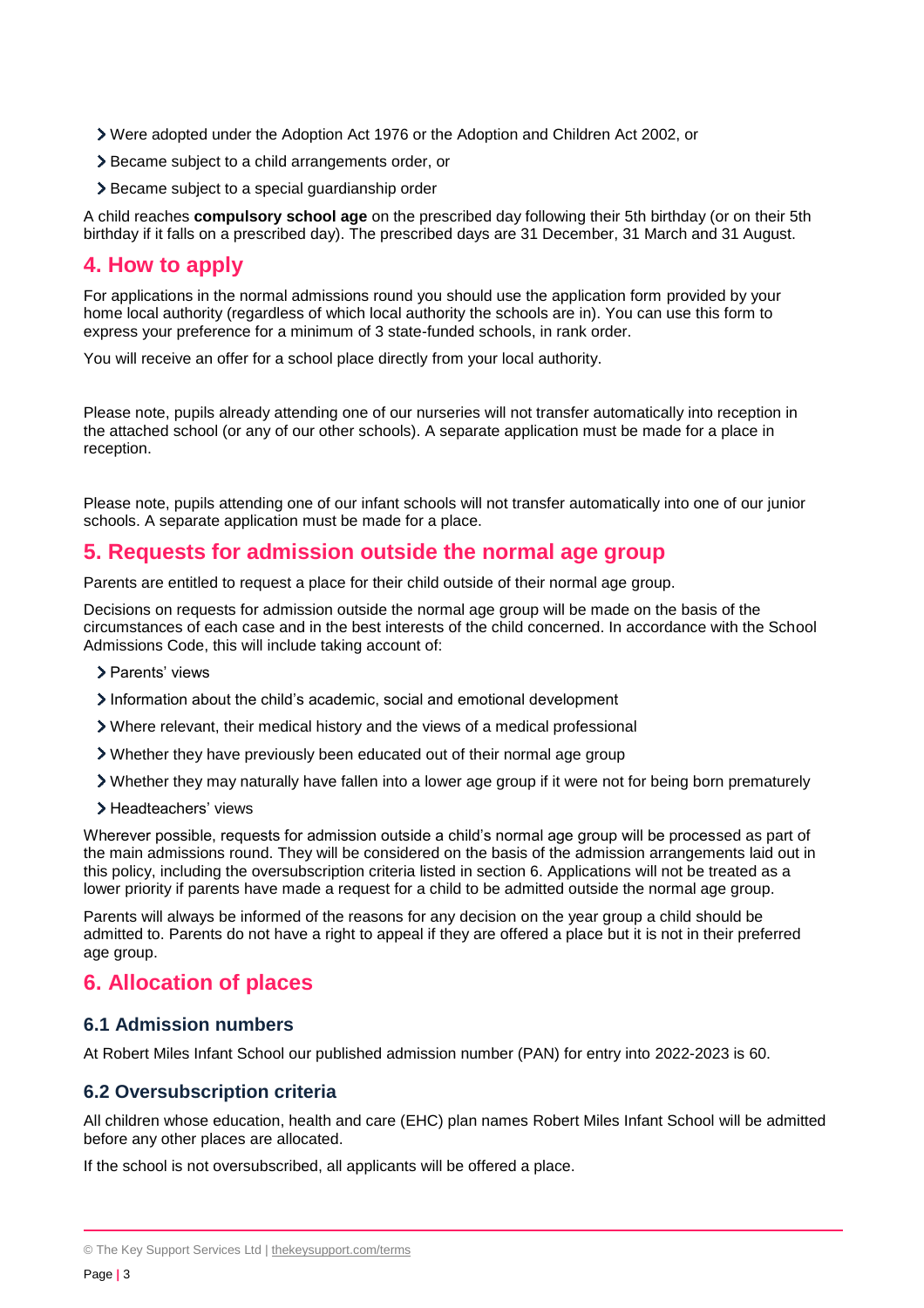In the event that Robert Miles Infant School receives more applications than the number of places available, places will be given to those children who meet any of the criteria set out below, in order until all places are filled.

- 1. Highest priority will be given to looked after children and all previously looked after children who apply for a place at the school. The 2021 Code requires children who appear (to the admission authority) to have been in state care outside of England and ceased to be in state care as a result of being adopted to be given equal first priority in admission arrangements, alongside looked after children (LAC) and children who were previously looked after by English local authorities (PLAC). This advice refers to these children as internationally adopted previously looked after children – "IAPLAC".
- 2. Priority will next be given to children on the basis of social or medical need. Robert Miles Infant defines Pupils who have an education , Health and Care Plan (EHCP) or Statement of Special Educational Needs where Robert Miles Infant School is named will be admitted. Supporting evidence will be required if you are making an application on the basis of social or medical need.
- 3. Priority will next be given to children of staff at the school, in either of the following circumstances:
	- a. The member of staff has been employed at the school for 2 or more years at the time at which the application for admission to the school is made, or
	- b. The member of staff is recruited to fill a vacant post for which there is a demonstrable skill shortage
- 4. Priority will next be given to children who attend named feeder schools. Our named feeder schools are Robert Miles Junior School and Toothill School.
- 5. Priority will next be given to children with siblings at the school. Siblings include step siblings, foster siblings, adopted siblings and other children living permanently at the same address. Priority will not be given to children with siblings who are former pupils of the school.

#### **6.4 Tie break**

In the case of 2 or more applications that cannot be separated by the oversubscription criteria outlined above, we will use the distance between the school and a child's home as a tie breaker to decide between applicants. Priority will be given to children who live closest to the school.

Distance will be measured in a straight line from the child's home address to the school's front gates. A child's home address will be considered to be where they are resident for the majority of nights in a normal school week.

Where the distance between 2 or more children's homes and the school is the same, random allocation will be used to decide between them. This process will be independently verified.We will draw at random sealed envelopes with name of one child per envelope.

## **6.5 Children below compulsory school age (optional)**

Where children below compulsory school age are offered a place at Robert Miles Infant School, they will be entitled to attend the school full-time in the September following their 4th birthday.

Parents may defer their child's entry to the school until later in the school year but not beyond the point at which the child reaches compulsory school age, and not beyond the beginning of the final term of the school year the offer was made for.

Where the parents wish, children may attend part-time until later in the school year but not beyond the point at which they reach compulsory school age.

# <span id="page-3-0"></span>**7. In-year admissions**

<sup>©</sup> The Key Support Services Ltd | [thekeysupport.com/terms](https://thekeysupport.com/terms-of-use)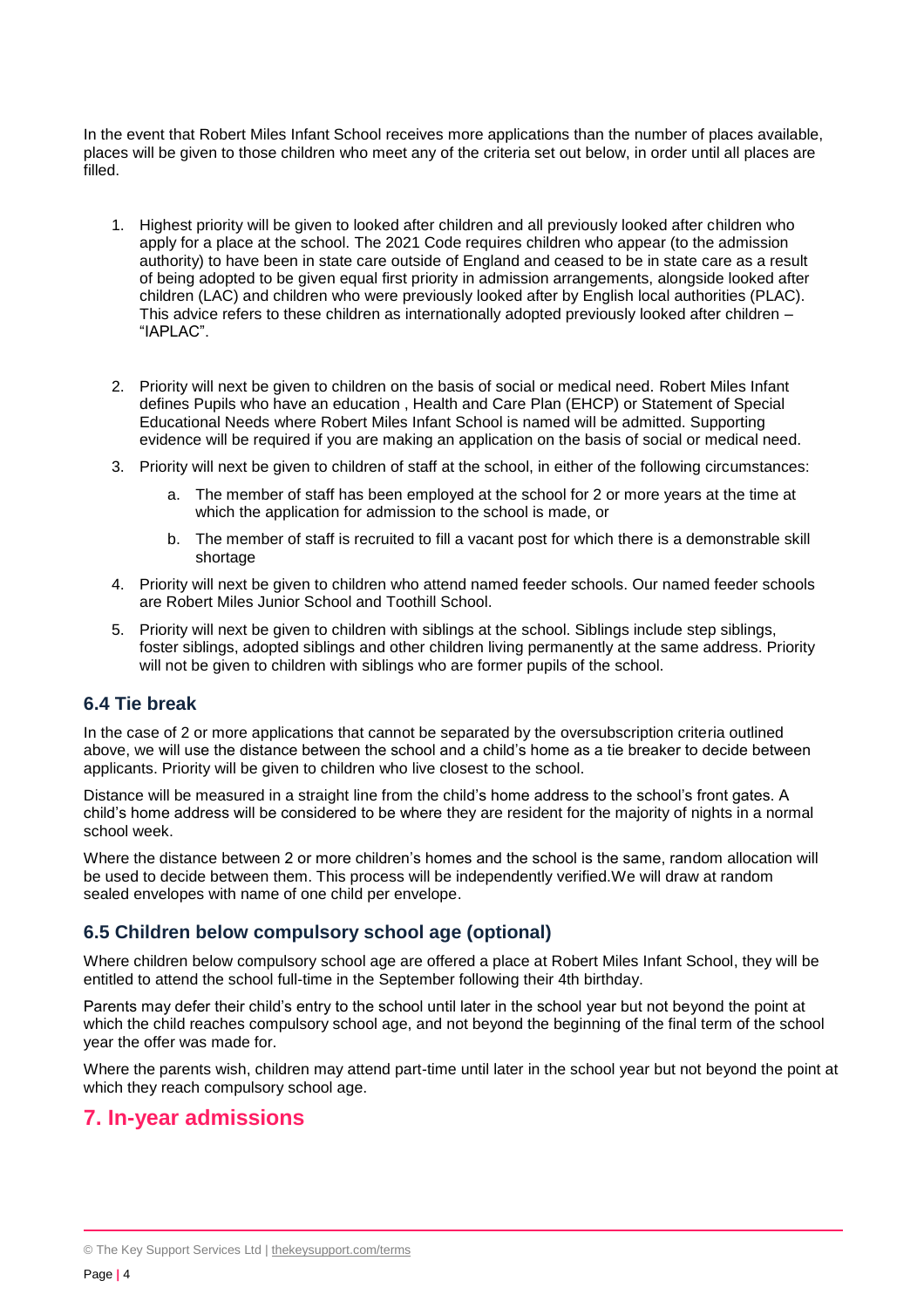You can apply for a place for your child at any time outside the normal admissions round. As is the case in the normal admissions round, all children whose EHC plan names Robert Miles Infant School will be admitted to that school.

Likewise, if there are spaces available at the school in the year group you are applying for, your child will always be offered a place.

If there are no spaces available at the time of your application, your child's name will be added to a waiting list for the relevant year group at the school. When a space becomes available it will be filled by one of the pupils on the waiting list in accordance with the oversubscription criteria listed in section 6.3 of this policy. Priority will not be given to children on the basis that they have been on the waiting list the longest.

Applications for in-year admissions should be sent to the following address:

<https://www.nottinghamshire.gov.uk/learning/schools/admissions/changingschool/>

# <span id="page-4-0"></span>**8. Appeals**

If your child's application for a place at one of our trust's schools is unsuccessful, you will be informed why admission was refused and given information about the process for hearing appeals. If you wish to appeal, you must set out the grounds for your appeal in writing and send it to the following address:

https://www.nottinghamshire.gov.uk/learning/schools/admissions/making-a-schooladmission-appeal

You can find details of the trust's appeals timetable on the following webpage:

https://www.rmischool.co.uk/data/uploads/web/files/PRIMARY\_Appeals\_Timetable\_2021.pdf

#### <span id="page-4-1"></span>**9. Monitoring arrangements**

This policy will be reviewed and approved by the Nova Board of trustees every year.

Whenever changes to the admission arrangements are proposed (except where the change is an increase to the PAN), the board of trustees will publicly consult on these changes.

The board of trustees will consult on the admission arrangements at least once every 7 years, even if there have been no changes during that period.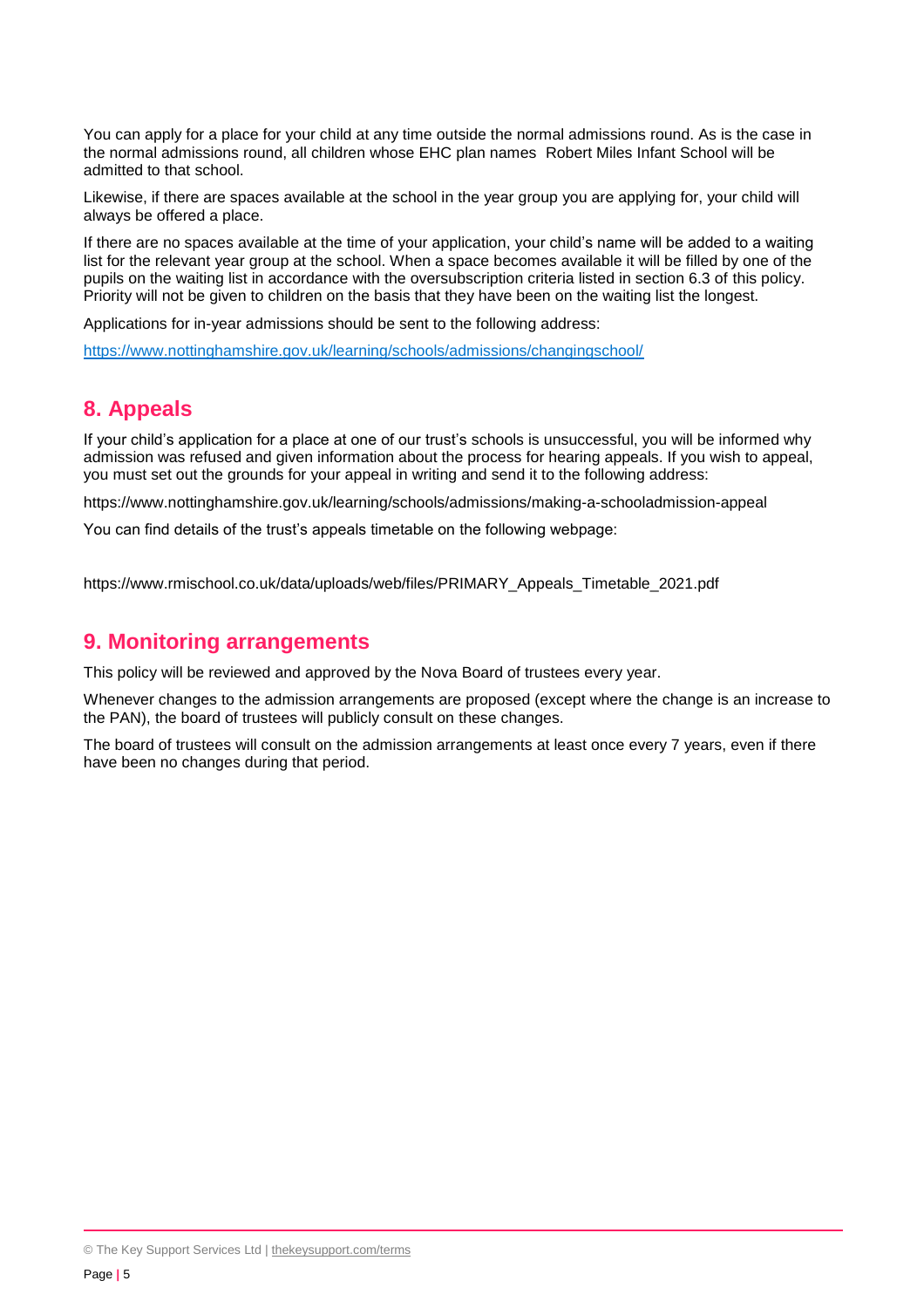## **Annex – Frequently asked questions on implementing the new provisions on Fair Access Protocols and admissions priority for children adopted from state care outside of England**

#### **Fair Access Protocols (FAPs)**

The new School Admissions Code 2021 (the 2021 Code) sets out a number of new provisions in relation to FAPs. These include:

- extending the mandatory categories of children who can be placed via the FAP to include children on a Child in Need/Child Protection Plan, children in refuge, children in formal kinship care arrangements, children who have been out of education for four or more weeks and previously looked after children for whom the local authority has been unable to promptly secure a school place;
- removing the ability for local authorities to introduce their own FAP categories and prohibiting the routine use of FAPs in place of the usual in-year admissions process;
- requiring that placement decisions need to be made within 20 school days of a child being referred to the FAP.

#### *When should new FAPs come into operation in order to comply with the new provisions in the 2021 Code?*

Local authorities must make changes to their existing FAPs in order to give effect to the new provisions in the 2021 Code, which come into force on 1 September. This means that a new FAP will be operational on 1 September.

As the 2021 Code requires FAPs to be consulted upon and developed in partnership with all schools in the area, local authorities must consult all the admission authorities in their area about the changes they intend to take forward before doing so.

## **Admissions priority for children adopted from state care outside of England**

The 2021 Code requires children who appear (to the admission authority) to have been in state care outside of England and ceased to be in state care as a result of being adopted to be given equal first priority in admission arrangements, alongside looked after children (LAC) and children who were previously looked after by English local authorities (PLAC). This advice refers to these children as internationally adopted previously looked after children – "IAPLAC".

#### *What action must admission authorities take in order to comply with the new IAPLAC provision?*

Paragraph 1.7 of the 2021 Code will require that highest priority is given to "looked after children and all previously looked after children, including those children who appear (to the admission authority) to have been in state care outside of England and ceased to be in state care as a result of being adopted".

This new provision will necessitate variations to determined admission arrangements to take effect from 1 September 2021. Admission authorities will need to vary their admission arrangements for 2021/22 (which would have been determined by 15 February 2020) and their admission arrangements for 2022/23 (which would have been determined by 15 February 2021). Without these variations, admission arrangements that have already been determined will not comply with the 2021 Code.

We expect admission authorities to hold a meeting sometime between now and 31 August 2021 to determine the necessary variations to admission arrangements for 2021/2022 and 2022/2023. All such variations should come into effect on 1 September 2021.

<sup>©</sup> The Key Support Services Ltd | [thekeysupport.com/terms](https://thekeysupport.com/terms-of-use)